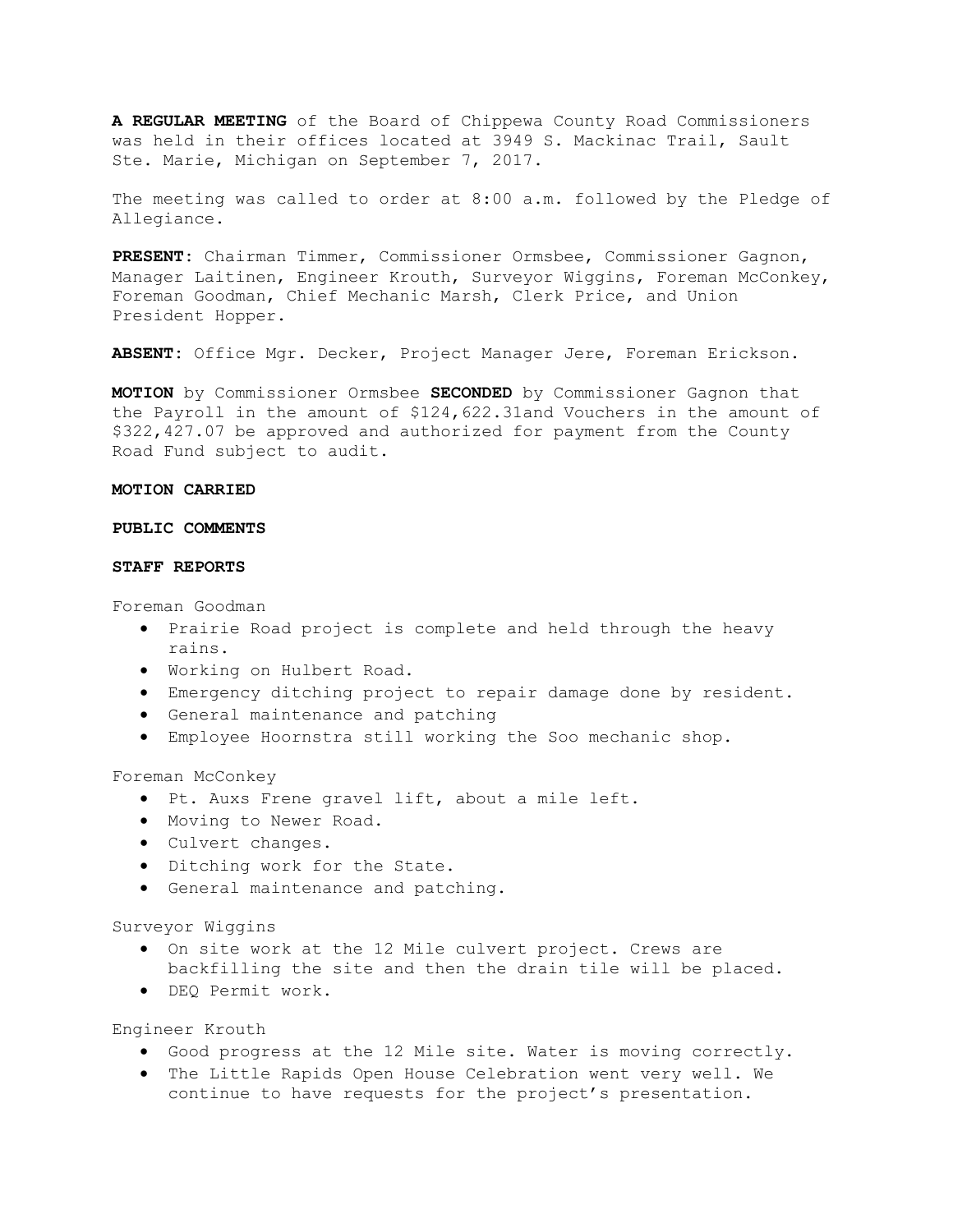- A speed study was requested for Scenic Dr.
- Ongoing project work.

Chief Mechanic Marsh

- Shop has been busy preparing the plow trucks for winter.
- Waiting on parts for the Soo Bomag roller.
- Regular garage and truck maintenance.

Union President Hopper - No report

# **MANAGERS REPORT**

- Manager Laitinen reported that the Bomag roller was damaged while trying to flatten the pavement bumps along Mackinac Trail. He thinks that we should look at including a milling attachment in next year's equipment budget.
- After many long hours the 12 Mile project is reaching completion. Many complements were received on the skill level and hard work of the Road Commission staff.
- Prairie Road Hill has also been completed and looks great. Again a testament to the skill level of our crew.
- The paving bids were reviewed during the special meeting held last week. The bid was awarded to Payne & Dolan for 1.2 million which is 1.8% under the proposed amount.
- SB 396 was introduced by Senator Casperson. This bill would give exemption to the Forestry Industry during frost laws and puts rules on the length of time Road Commissions can restrict their roads. Discussion ensued.
- Invited by AECOM (LRP Engineers) to speak to their ACEC group about the Little Rapids Project in Lansing on Tuesday. Also going to Boyne to attend the Wetland Bank Board Executive Committee meeting and then accepting the Safety award from CRASIF. On the morning of the 15th will be giving the Wetland Banking presentation at the Northern/Southern meeting.
- Asked to speak on October 19th to a bi-national group at Lake State on the Little Rapids Project.

## **NEW BUSINESS**

EDC Discussion.

Manager Laitinen presented the Board with a request from Mr. Thomas Ewing with the Chippewa County EDC. They are requesting that the Road Commission assume responsibility for the maintenance and repair of Industrial Park Dr. in Kincheloe. The road has been inspected and will need repair in the near future. Manager Laitinen indicated that if listed as a County Primary Road by FHWA & MDOT that it would be Federal Aid eligible. If it cannot be listed as a Primary Road then he recommends that we decline the request. Discussion ensued with no decision made.